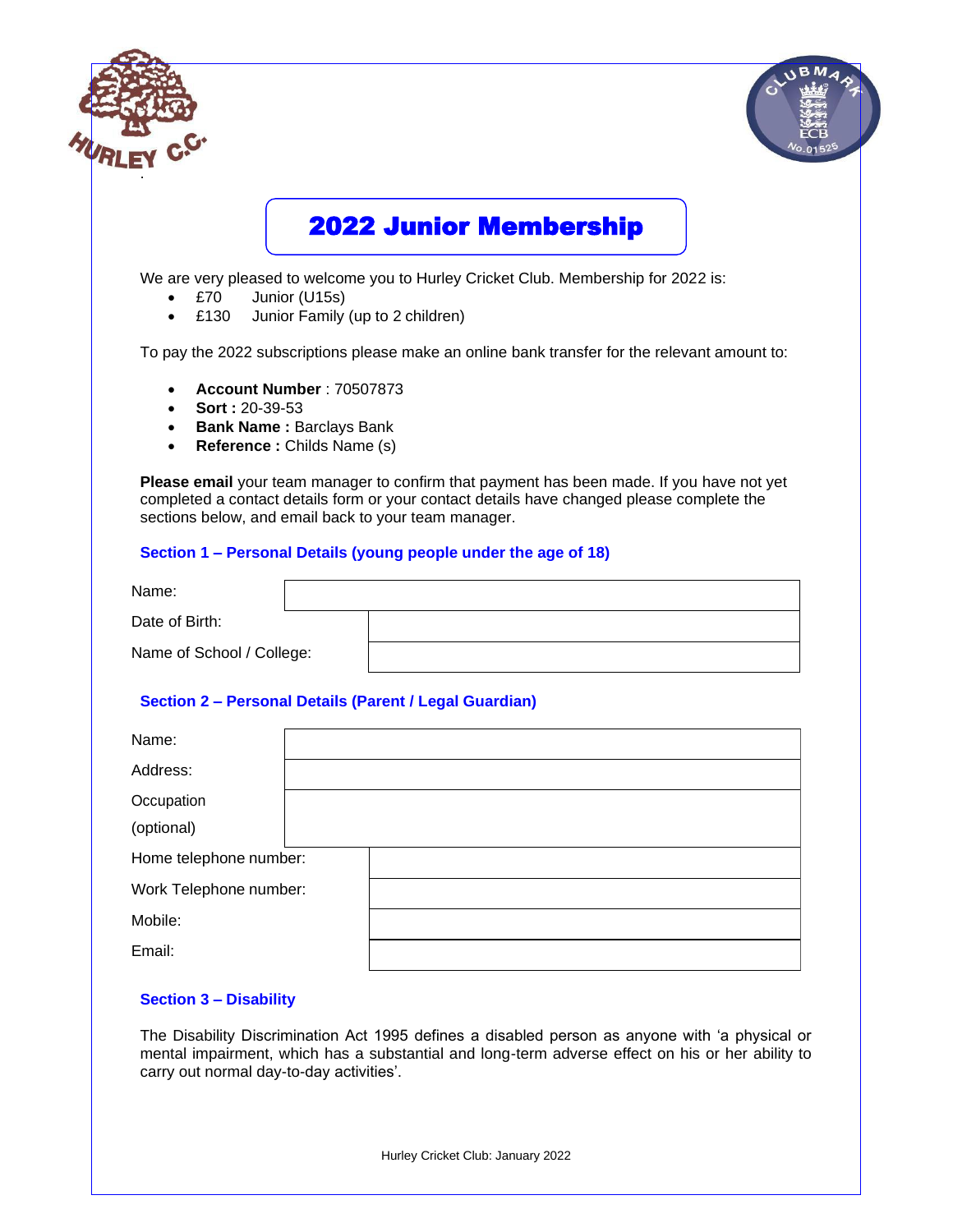| Do you consider yourself to have a disability? |  |
|------------------------------------------------|--|
|                                                |  |

If yes, what is the nature of your disability?

# **Section 4 – Medical Information**

Name of Doctor / Surgery:

Doctor / Surgery Telephone number:

Please detail below any important medical information that our coaches/junior coordinator should be aware of (e.g. epilepsy, asthma, diabetes etc.)

 $Yes \Box \qquad No \Box$ 

## **Medical consent:**

□ I give my consent that in an emergency situation, the Club may act *in loco parentis*, if the need arises for the administration of emergency first aid and / or other medical treatment which in the opinion of a qualified medical practitioner may be necessary. I also understand that in such an occurrence that all reasonable steps will be taken to contact me or the alternative adult which I have named in section 6 of this form.

□ I confirm that to the best of my knowledge, my child does not suffer from any medical condition other than those detailed by me above.

# **Section 6 – Emergency Contact Details (alternative contact)**

In the event of an incident or emergency situation, where a parent or legal guardian named above cannot be contacted, please provide details of an alternative adult who can be contacted by the Club. Please make this person aware that his or her details have been provided as a contact for the Club:

| Name:                  |  |
|------------------------|--|
| Relations to young     |  |
| person:                |  |
| Address                |  |
| Home telephone number: |  |
| Work Telephone number: |  |
| Mobile:                |  |
|                        |  |

## **Section 7 - Automatic Non- Voting Membership Status**

Junior membership of the club also provides that the parent(s) / carer(s) / guardian(s) of the child are given non-voting membership of the club as part of that junior membership. This entitles the parent(s) / carer(s) / guardian (s) no additional privileges that would otherwise be gained by paying the appropriate adult membership fee(s).

**Section 8 – Data Protection**

Hurley Cricket Club: January 2022